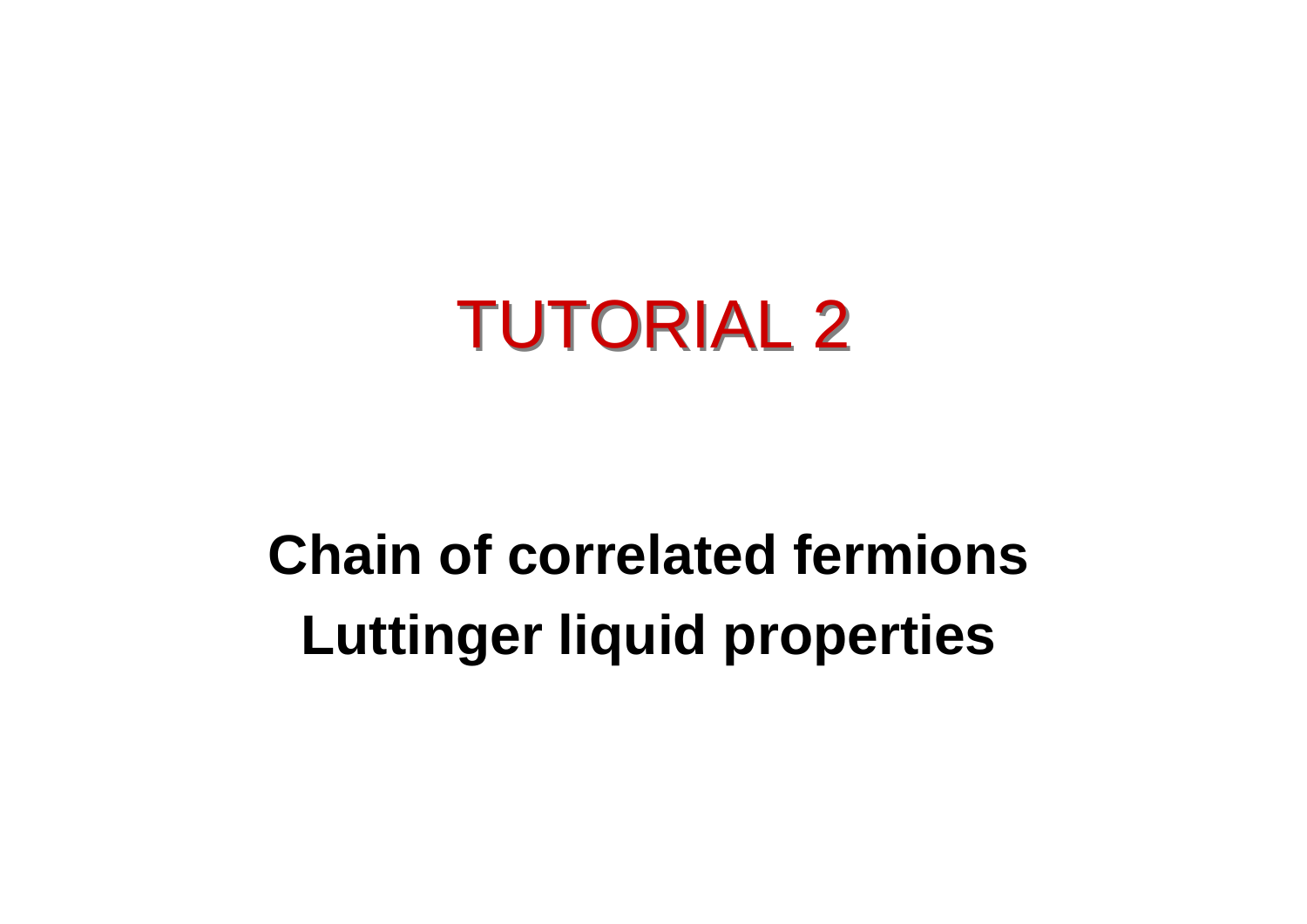#### Jordan-Wigner transformation

• Introduce fermion operators on each site of the ring:

$$
S_i^- = (-1)^i c_i \exp{(i\pi \sum_{j=1}^{i-1} n_j)}
$$

• Use this transformation to map the XXZ chain on a t-V chain of spinless fermions

$$
H_{t-V} = -t \sum_{i} (c_{i+1}^{\dagger} c_i + H.C.)
$$
  
+  $V(n_i - \frac{1}{2})(n_{i+1} - \frac{1}{2})$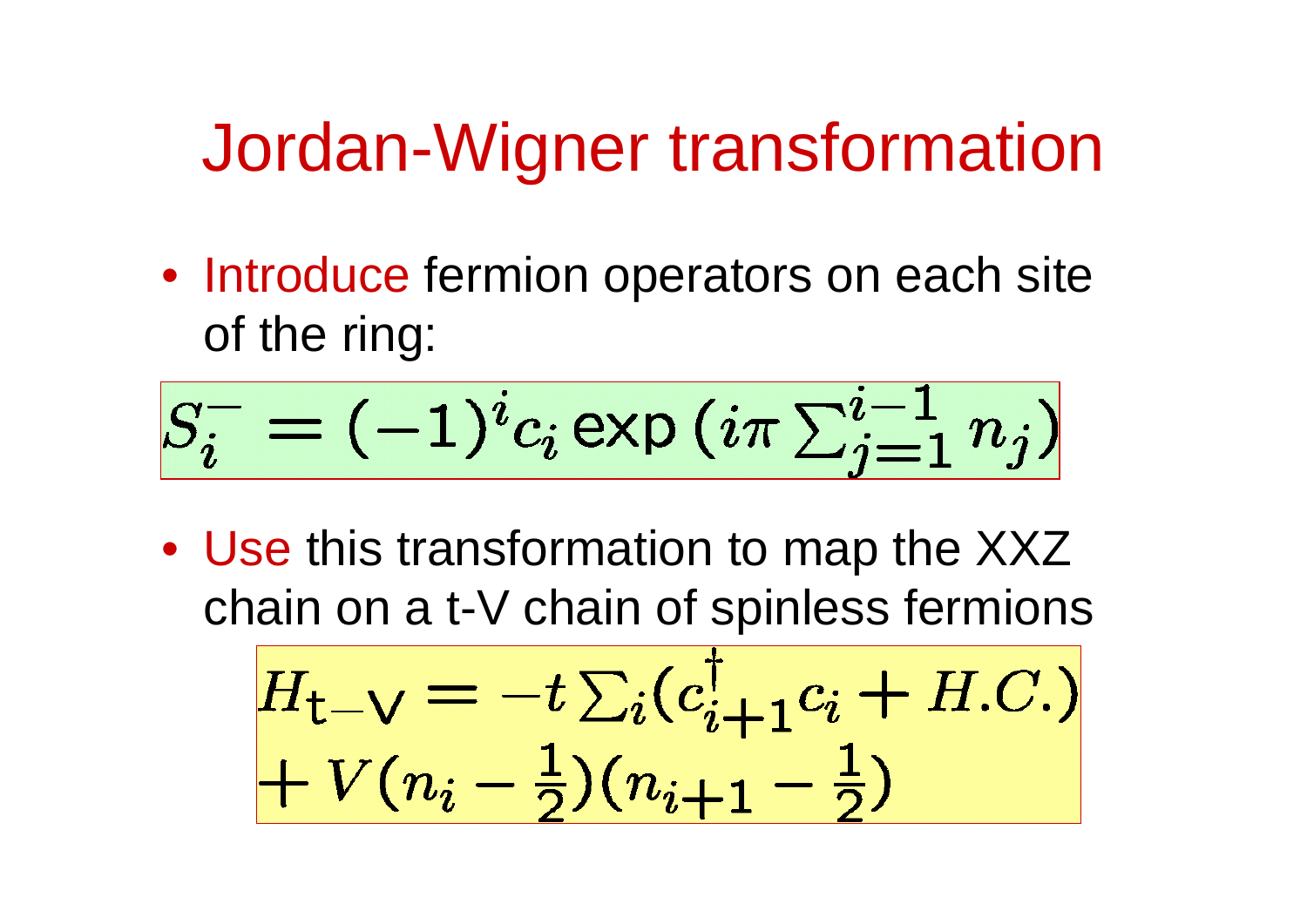## **Numerical implementation**

• Let us assume a ½-filled band

$$
S_i^Z = c_i^{\dagger} c_i - 1/2 \Rightarrow \text{total } S^Z = 0
$$

- Adapt the XXZ code for Ne=2p+1 electrons on a L=4p+2 sites ring. Why assuming an odd  $#$  of particles ?
- Calculate the charge gap:

$$
\Delta_c=E(N_e+1)+E(N_e-1)-2E(N_e)
$$

What happens for V/t>2?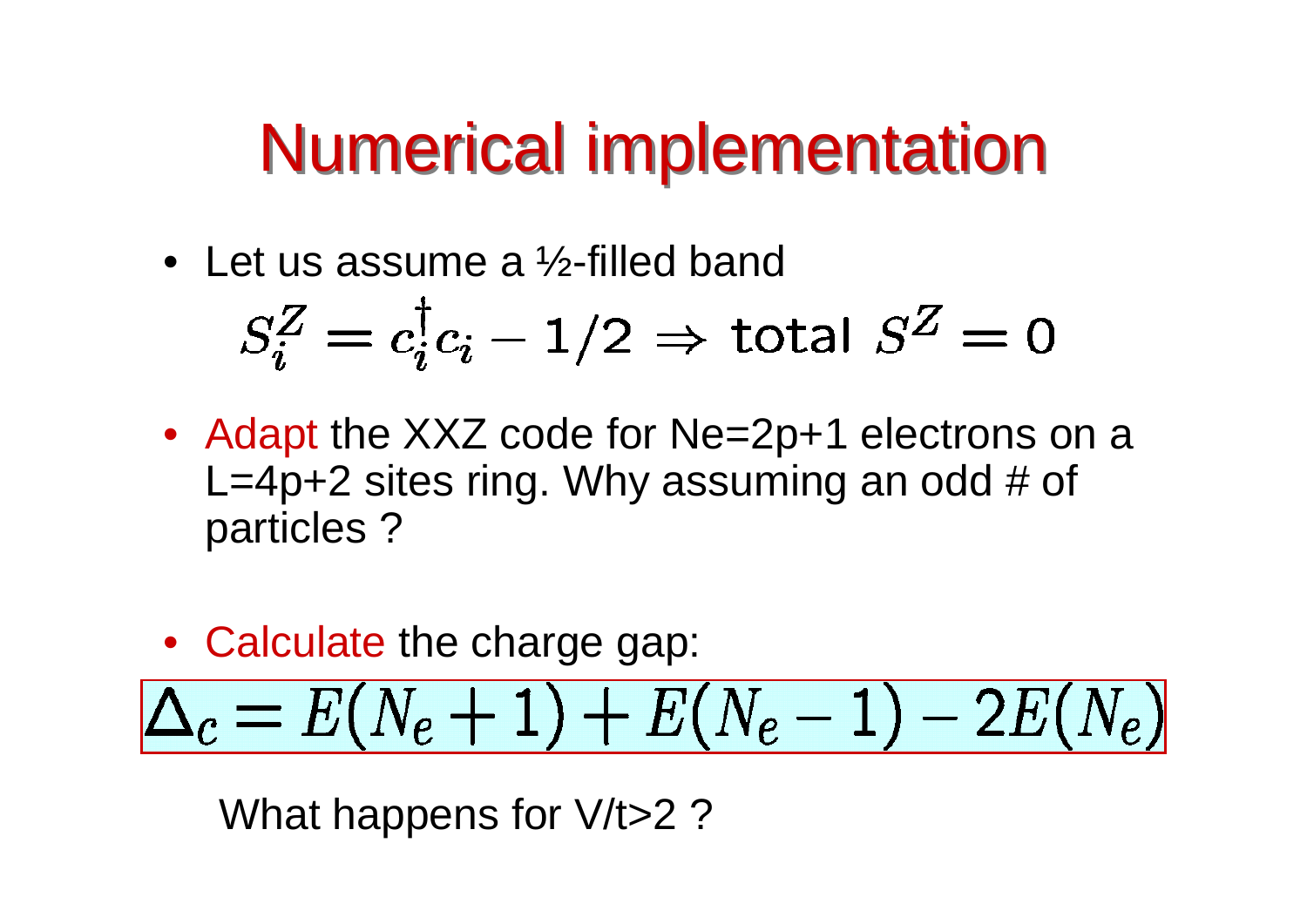# Exact solution of t-V model

- Bethe's equations solved by Haldane (PRL 80):
- Metal-insulator transition at V/t=2 (KT)
- Phase separation for V/t<-2
- Luttinger liquid for -2<V/t<2:
	- –Fermi velocity:
	- –Drude weight:

$$
D = \frac{\pi^2 \sin 2\lambda}{4\lambda(\pi - 2\lambda)}
$$

–Luttinger exponent:

$$
K=\tfrac{D}{u}=\pi/(4\lambda)
$$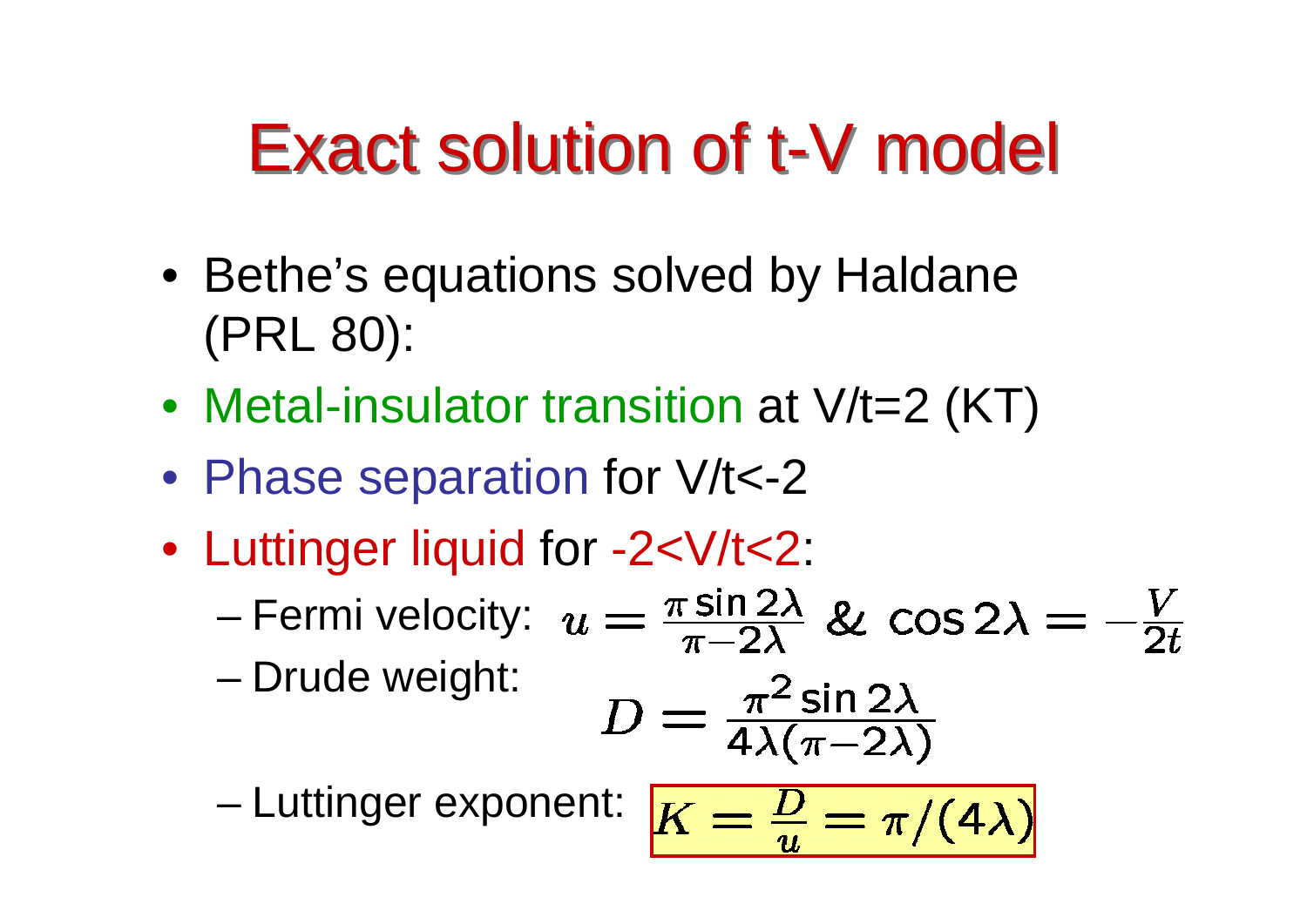### Numerical computations Numerical computations of the LL parameters (at e.g. V/t=1) of the LL parameters (at e.g. V/t=1)

- Investigate the finite size scaling of the GS energy and the Fermi velocity; deduce the central charge c=1 of the model.
- Show that the inverse compressibility is:

$$
\kappa^{-1} = L \Delta_c
$$

• Calculate the LL parameter K from:

$$
\kappa^{-1}=\tfrac{K}{\pi u}
$$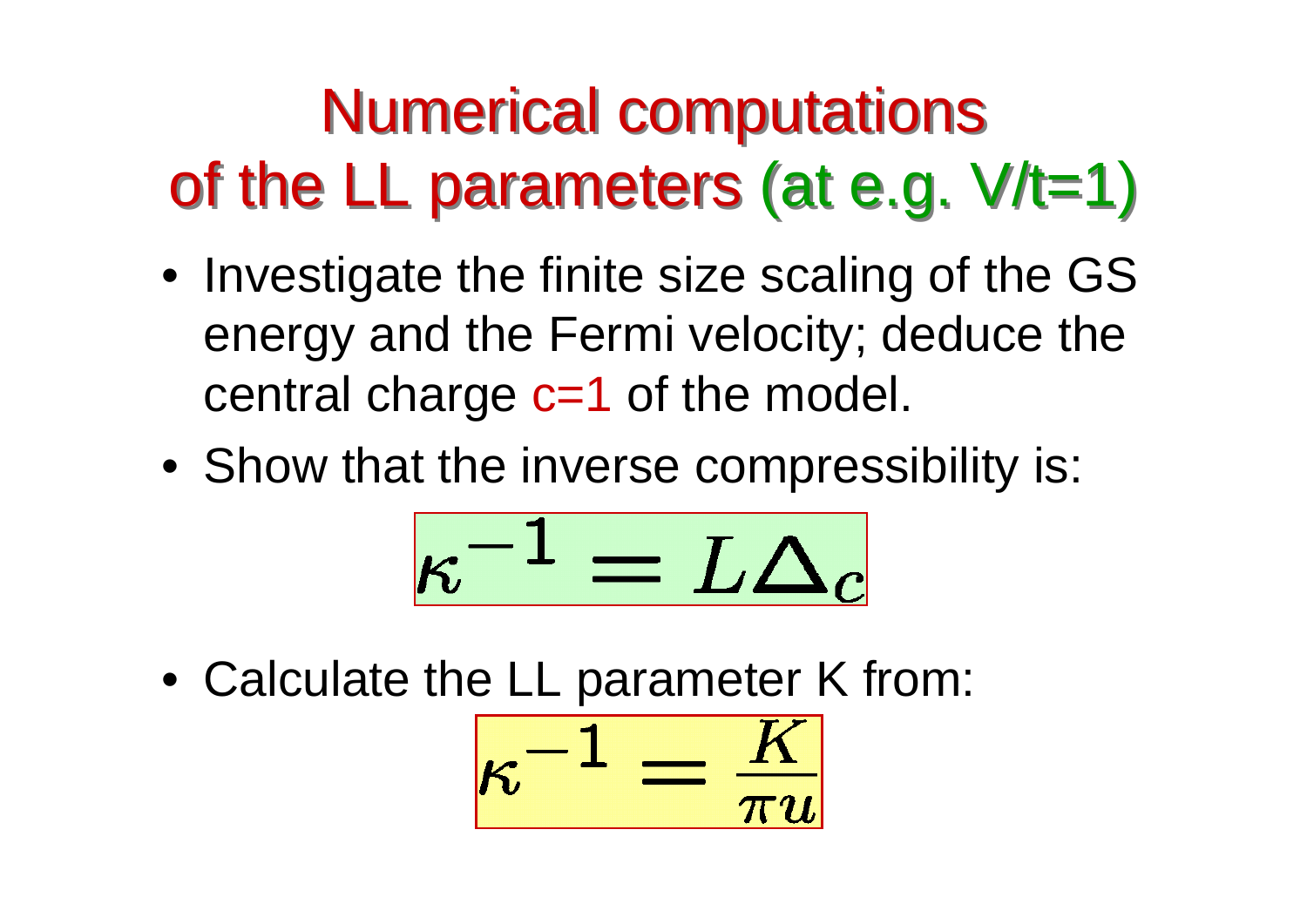# **Consistency check**

- Introduce a flux  $\Phi$  through the ring. Hint: add a phase  $\phi = \frac{2\pi}{L} \Phi$  in the hopping
- Calculate the charge stiffness:

$$
D = \frac{1}{2} \frac{\partial^2 (E_0/L)}{\partial \phi^2}
$$

• Deduce the value of K from:

$$
D=uK
$$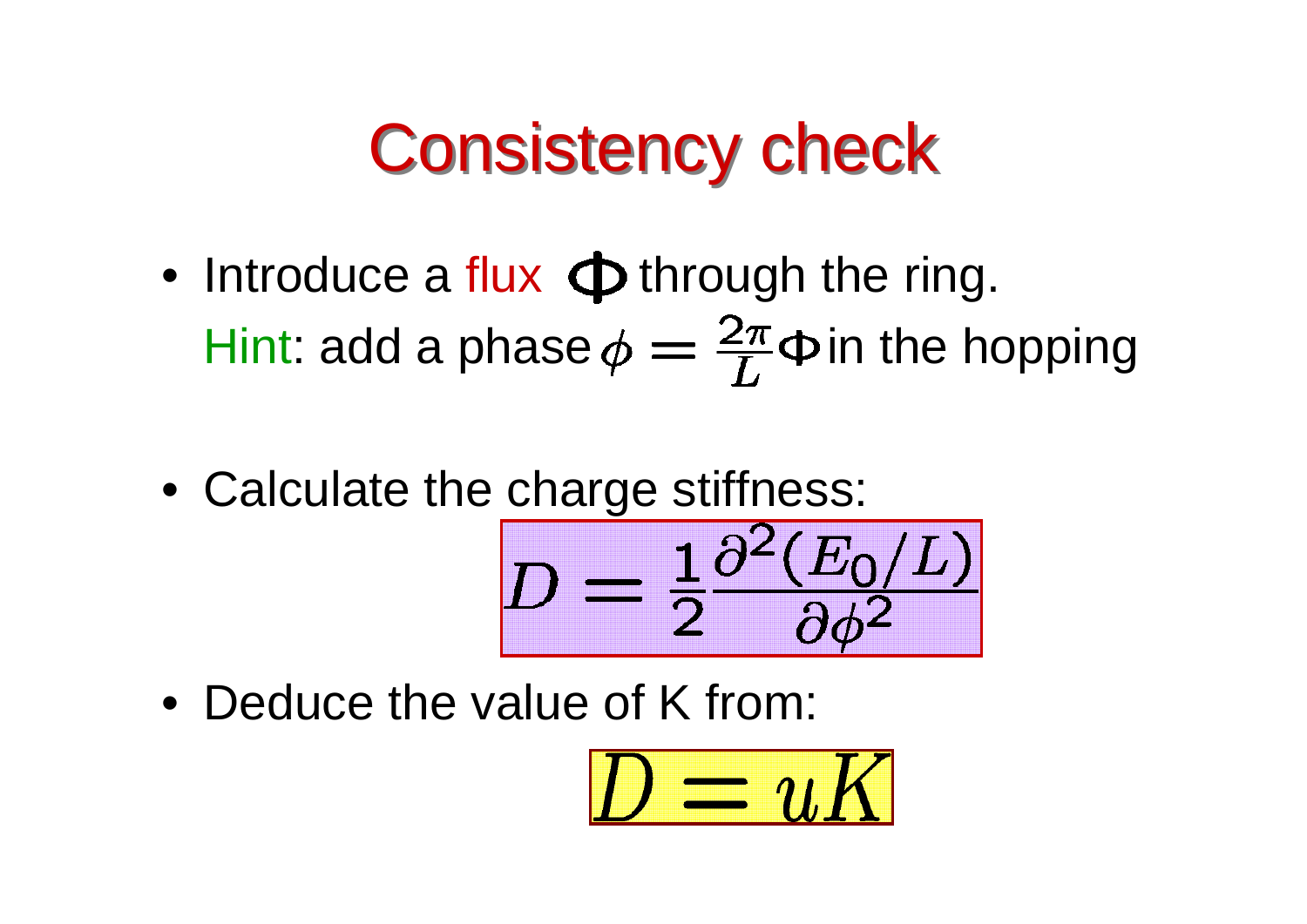#### Numerical results Numerical results (S. Capponi, PhD, Toulouse, 1999) (S. Capponi, PhD, Toulouse, 1999)